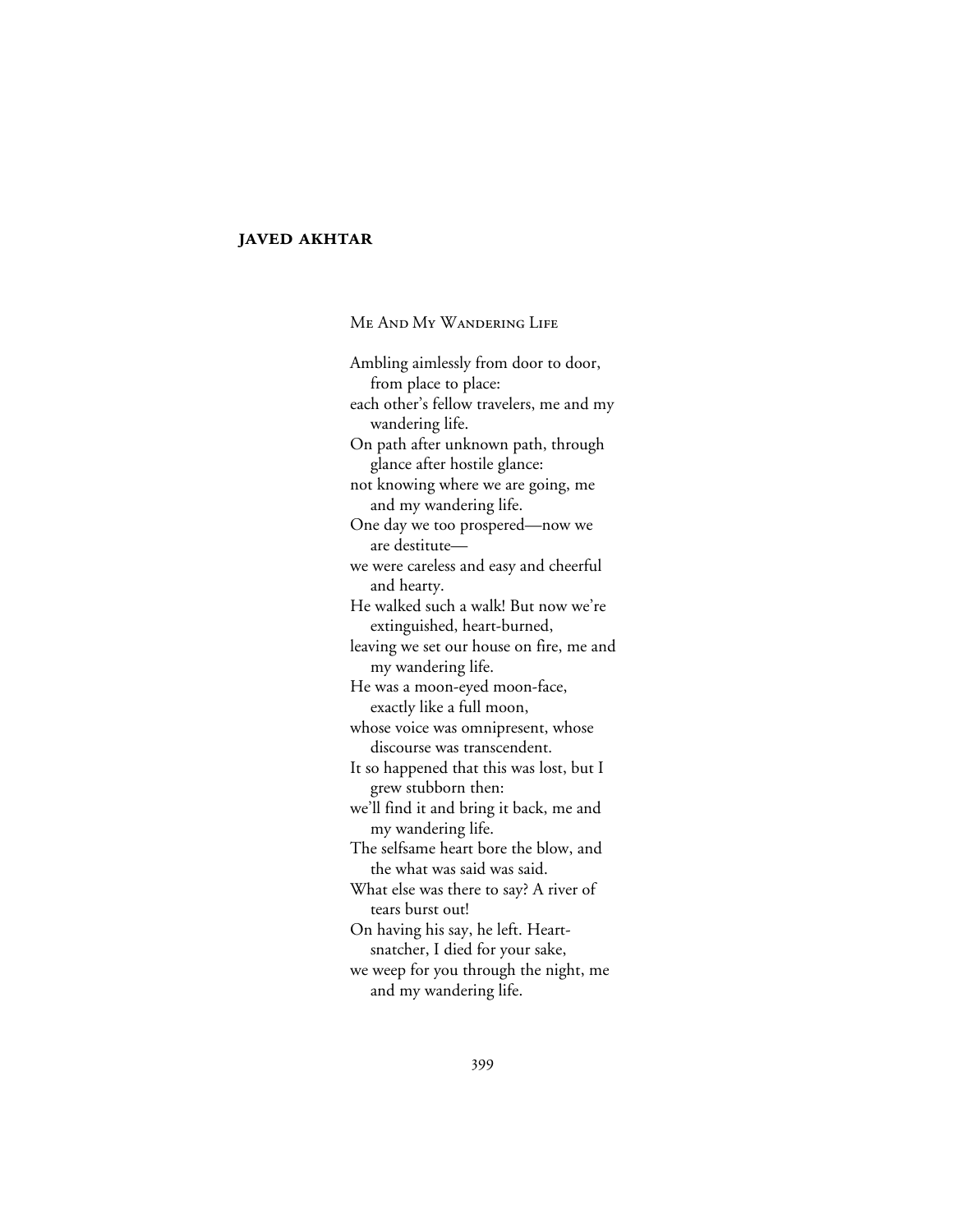## 400 • THE ANNUAL OF URDU STUDIES

For whom do we take this pain, for whom do we burn the heart, for whom do we shed our tears, for whom do we give our lives? For him in whom there's no tyranny, for love that does not oppress! I know that one day we'll find it: me and my wandering life. All indications are faulty, all signs are the scars of wounds, all house doors are locked, all silly charms and remedies spent. Such is the play of fate, as dark as dark can be, it renders both of us powerless: me and my wandering life. When he was my soul-mate companion he was a different sort, what was song is now sorrow, what was vanity now is shame. Even if I could, what could I do? Were he even with me, then what? A helpless and an impatient, oh me and my wandering life.

## O MERCHANTS OF THE TOWN

O merchants of the town, in these dealings in love, what is profit, what is loss you will never know! The pricing of a heart, the expense of a dream and the currency of life you will never know! How a lover meets his love, how a flower blooms, how eye shies away from eye, how a breath is held,